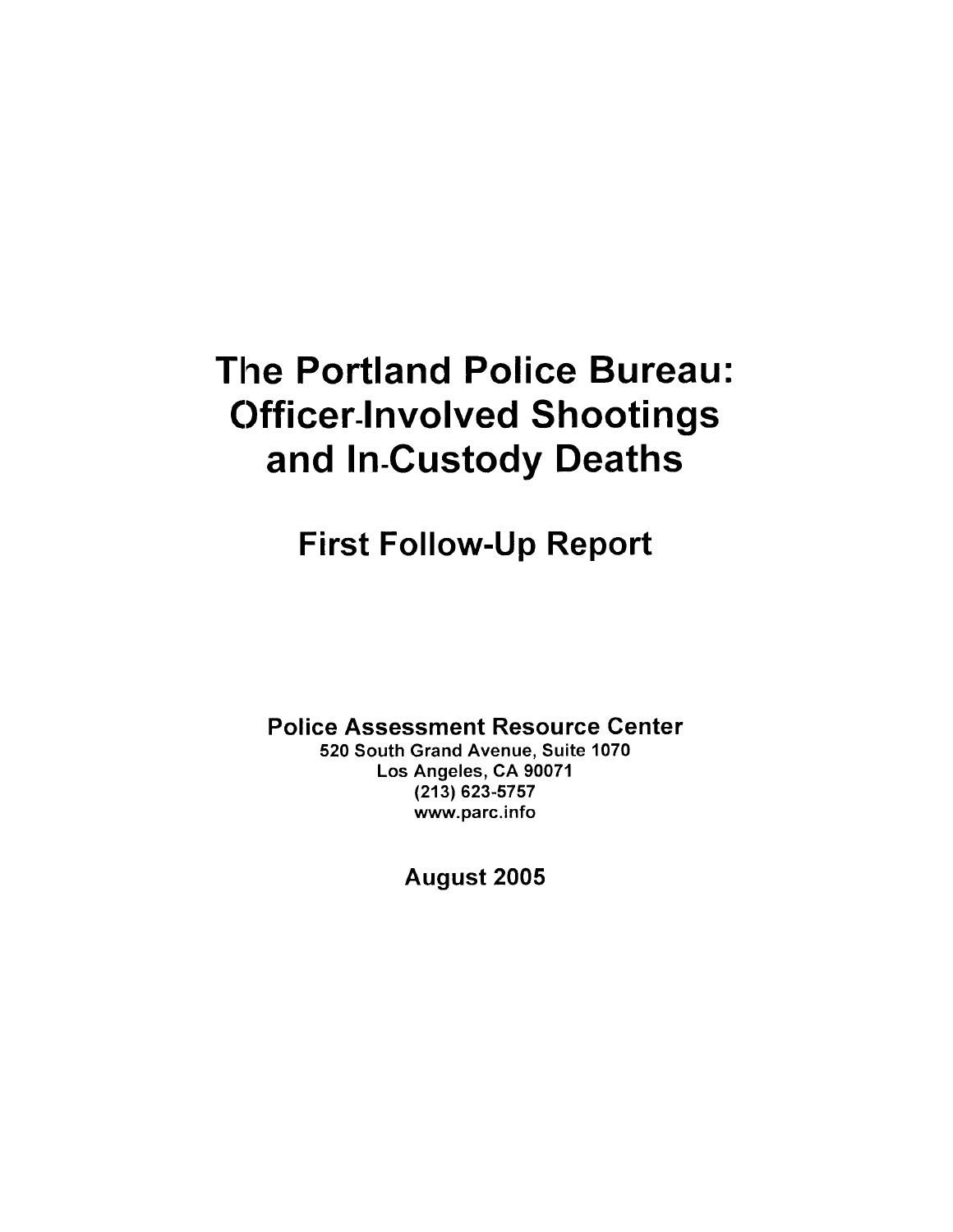## **About PARC**

The Police Assessment Resource Center (PARC), a non-profit organization, is dedicated to strengthening effective, respectful, and publicly accountable policing. PARC serves as an "honest broker," working in cooperation with law enforcement executives, civic and government officials, civilian oversight professionals, and other interested constituencies to improve police performance. Based in Los Angeles and New York, PARC provides direct services to jurisdictions throughout the United States and serves as a national resource center specializing in the formulation and dissemination of model policies and procedures to manage and reduce the risk of police misconduct.

Through its direct services, PARC assists officials in individual jurisdictions as they develop and strengthen oversight systems. PARC conducts reviews of police policies and practices; evaluates external and internal oversight mechanisms; collects and analyzes relevant data; performs accountability audits; and helps police leaders develop and implement management strategies that promote accountability.

As a national resource center, PARC performs research on issues of concern among law enforcement professionals and community members, and provides guidance regarding policing practices and oversight of the police. PARC publishes a monthly newsletter, *Police Practices Review*; maintains an informational website; sponsors forums on issues and trends in the field of policing; conducts and publishes independent research on emerging issues and enduring challenges in policing; and catalogues model policies and procedures.

A copy of this report is available on-line at www.parc.info.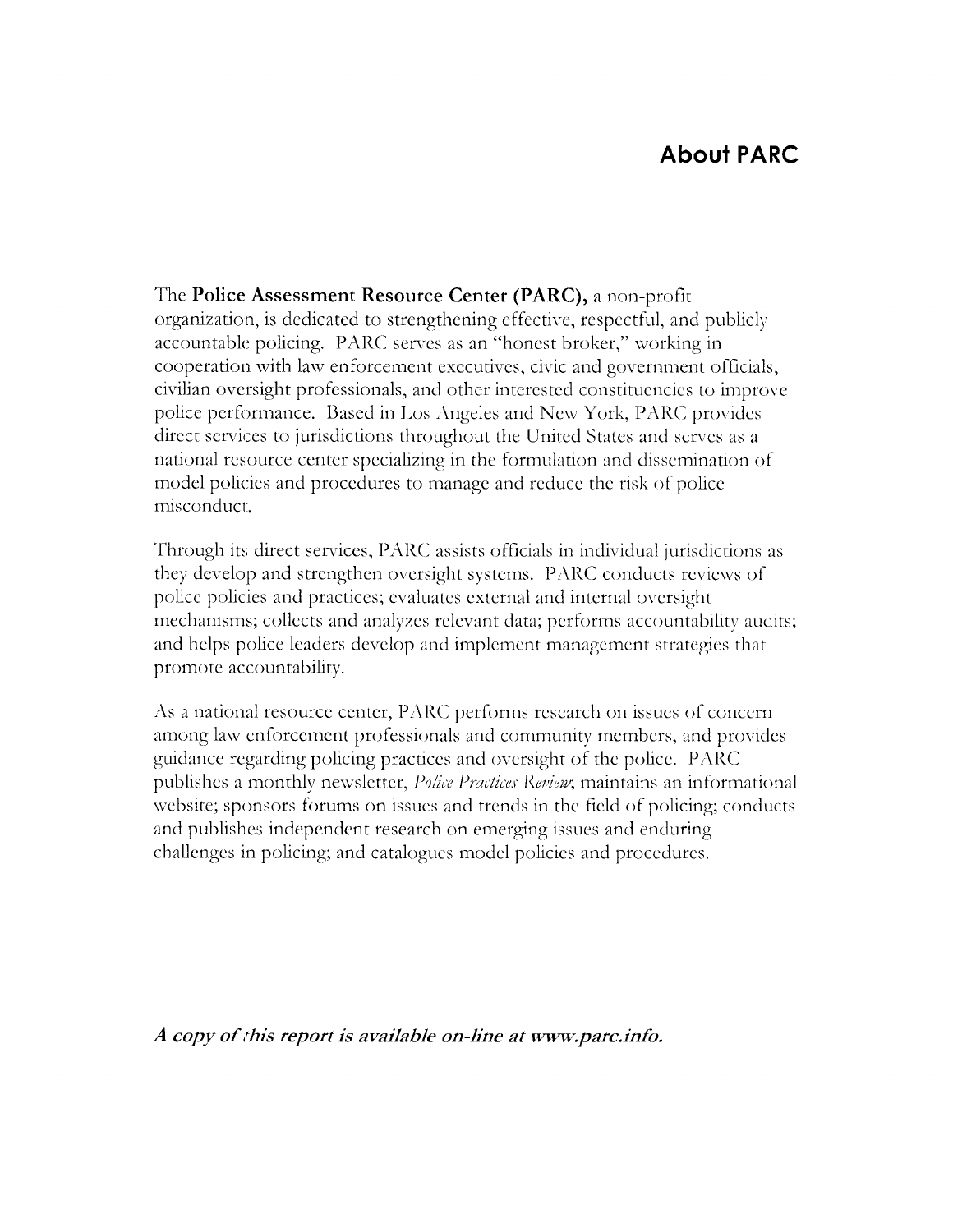firearm is pointed. Every officer who points or draws a weapon should be required to report that use of force.

**F. Recommendation 3.2:** The PPB should expand its written deadly force policy to provide that certain uses of force, such as strikes to the head or other vital areas with impact weapons, may not be used unless the officer is justified in using deadly force.

To date, the PPB has not made the recommended addition to its policy on deadly force.

The use of deadly force is not limited to firearms. The PPB has a responsibility to provide adequate guidance to its members concerning all types of uses of deadly force. While Section 1010.10 (see Appendix page 12) appropriately identifies weapons and techniques that can constitute deadly force, the policy does not provide more specific guidance on when strikes with impact weapons amount to deadly force. Consistent with the agencies whose policies are discussed at PR 28-30, the PPB's policy should make clear that strikes with impact weapons to the head and other vital parts of the body constitute deadly force.

## **II. Other Substantive Policies**

A. Recommendation 3.6: The PPB should require its officers to record their use of force on a separate Use of Force Report. The PPB should use the information from these reports to analyze and manage its officers' use of force. The PPB should also log and track information from such reports in its early warning system.

As discussed above, the PPB introduced Use of Force Reports in August 2004 consistent with the PARC recommendation. The Bureau's planned early intervention system, which will allow it to analyze and manage officers' uses of force is not expected